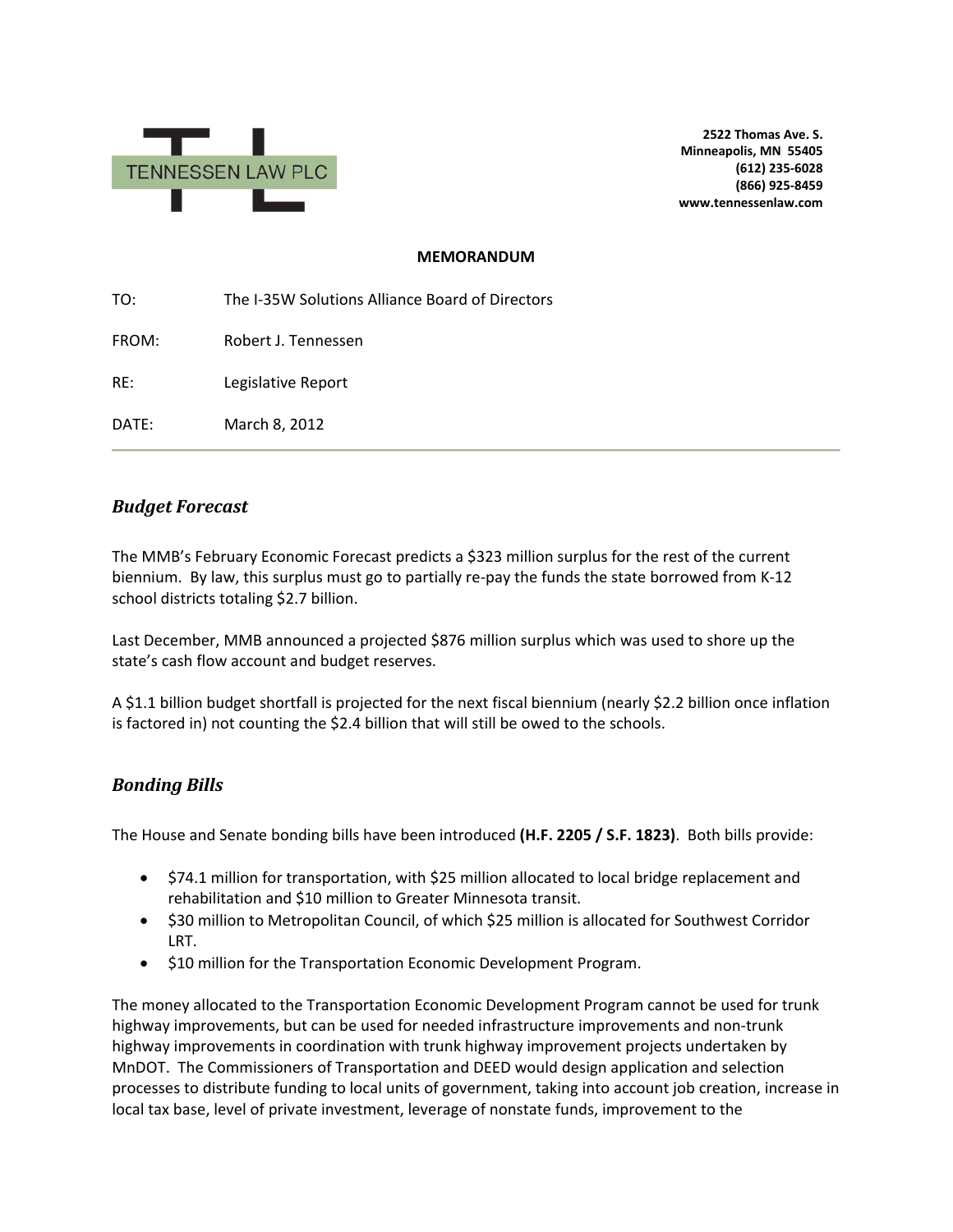transportation system to serve the project area, and appropriate geographic balance between the metropolitan area and greater Minnesota.

### **H.F. 1284**

Rep. Mike Beard amended his bill H.F. 1284 to accommodate our objection to taking funds from operation of the MnPass lane on I-35W to the operation of MnPass lanes on other routes. You have received copies of the correspondence to Reps. Beard and Holberg stating the position of the Solutions Alliance and a follow up email thanking Rep. Beard. The correction still needs to be made to the Senate bill but that may happen in conference.

### *Membership of Transportation Finance Advisory Committee*

Members of the Advisory Committee and their affiliations include:

Tom Sorel, Commissioner, MnDOT Mark Phillips, Commissioner, Department of Employment and Economic Development Susan Haigh, Chair, Metropolitan Council Cal Brink, Executive Director, Marshall, MN Chamber of Commerce Charlie Zelle, President and CEO, Jefferson Lines Dan Riley, Vice President, Property Development Operations, Target Corporation Art Rolnick, Senior Fellow, University of Minnesota (formerly with Federal Reserve) Corey Hoeppner, Director, RBC Capital Markets Shawn Mason, Mayor, International Falls, MN Adolph Ojard, Executive Director, Duluth Seaway Authority Shar Knutson, President, AFL-CIO Peter McLaughlin, Commissioner, Hennepin County Toni Carter, Commissioner, Ramsey County Harlen Madsen, Commissioner, Kandiyohi County

# *Metropolitan Governance*

The Legislative Commission on Metropolitan Government met March 5<sup>th</sup> and approved the recommendations contained in its report. This is the report. [http://www.commissions.leg.state.mn.us/lcmg/20120302billdraft.pdf.](http://www.commissions.leg.state.mn.us/lcmg/20120302billdraft.pdf) It will be introduced and considered by the appropriate committees.

Some of its major recommendations include:

- 1. Subordinating the Metropolitan Council budget to legislative approval.
- 2. Reduces Metropolitan Council planning functions such as development guides to be merely advisory to local governments.
- 3. Removes the Metropolitan Council from transportation planning and operations and transfers the duties to a new Regional Transportation Governance Board (RTGB) and the Metropolitan Transit Commission (MTC).